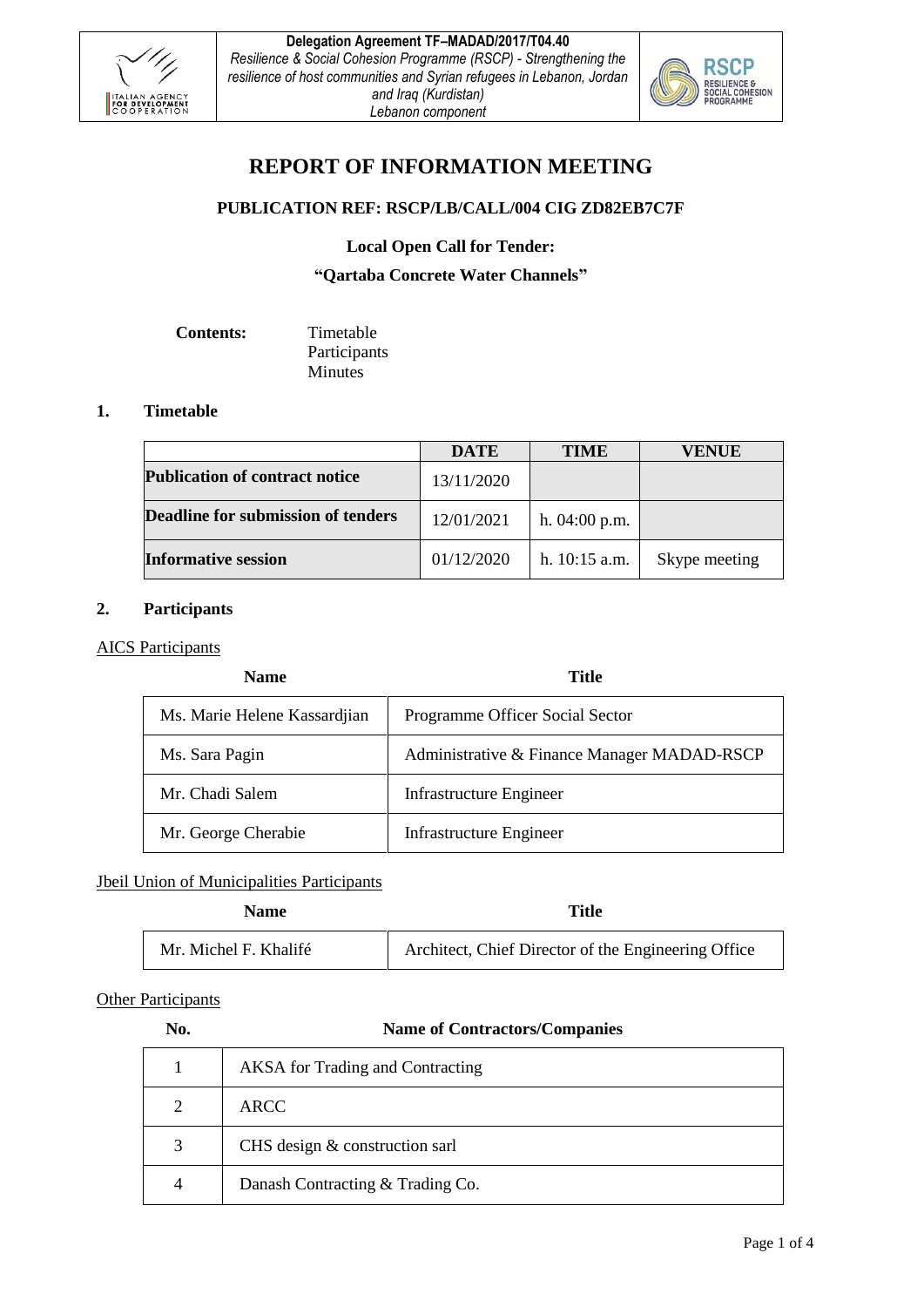



|              | Green Art s.a.r.l                       |
|--------------|-----------------------------------------|
| <sub>0</sub> | <b>Maalouf Trading Company</b>          |
|              | Nicolas Srouji Est. For Contracting NSE |

# **3. Minutes**

The informative session was held on line through Skype, given the critical health situation of the country due to COVID-19, on Tuesday 01 December 2020, instead of the initially planned date of 24 November 2020, due to internal logistic issues of AICS Beirut Office.

Information relevant to the postponement of the site visit was made available in the following websites: Programme RSCP website<http://rscp-madad.org/en/Tenders>

AICS Beirut<https://beirut.aics.gov.it/home-ita/opportunita/avvisi-forniture/>

AICS Rome<https://www.aics.gov.it/home-ita/opportunita/avvisi-forniture/avvisi-forniture-2020/>

As per instructions of paragraph "*9. Information meeting and/or site visit*" of the document "*Additional information about the Contract Notice*", attendance should have been allowed only to tenderers booking their participation by sending a request of contact to the at the AICS Office Skype contact address [aics.beirut@gmail.com.](mailto:aics.beirut@gmail.com) However, given that most of the companies sent an e-mail to the above mentioned address and/or to the Programme e-mail address [infolebanon@rscp-madad.org,](mailto:infolebanon@rscp-madad.org) it was decided to include also these companies to the Skype group created for the informative session.

Out of the thirteen companies that were included in the informative session Skype group, having provided an accessible unique Skype contact address, seven companies attended the meeting, as the others did not accepted the incoming call. The meeting was attended also by the above mentioned representatives of AICS and of the Jbeil Union of Municipalities.

The session started at 10:15 a.m. with an introduction from Ms. Kassardjian, followed by presentation of all participants that introduced their names and the names of the companies they were representing. Thereafter, Ms. Pagin presented all the documents forming part of the dossier of the call for tender, by sharing the screen during the explanation.

Specific attention was raised to the document "*Volume 1, Section 1: instructions to tenderers*", highlighting the following paragraphs: 1.2, 3.3, 3.6, 4, 6.1, 8.1, 10.2, 11.1 and related sub-paragraphs, 12, 15, 17, 21, 22 and 24.

Under paragraph "*12. Information / documents to be supplied by the tenderer*" it was underlined that the offer must include a tender guarantee (para. 12.1.12 and para. 15) and the original site visit certificate that will be provided to the companies participating into the compulsory site visit (para. 12.1.13), as well as that all the documents shall be signed and stamped (para. 12.1.14) by the representative of the bidder, whose power of attorney empowering the person shall be proved with copy of the most recent relevant document (para. 12.1.5).

With regard to paragraph 17.2, it was clarified that the technical and financial offers must be placed in two separate sealed envelopes, marked respectively "technical offer" and "financial offer". The envelopes should then be placed in another sealed envelope/package.

With regard to paragraph "*21. Opening tenders*", it was clarified that the modality to allow participation into the opening session will be further clarified in the website of the Programme [http://rscp-madad.org/en/Tenders,](http://rscp-madad.org/en/Tenders) to take into consideration the COVID-19 emergency situation.

With regard to paragraph "*22. Evaluating tenders*", attention was drawn to document "*Volume 1, Section 5: Administrative Compliance Grid, Evaluation Grid, Technical Evaluation Grid*" containing the grids that will be used by the evaluating committee, to ensure full transparency of the procedure and evaluation criteria, along with their specific score.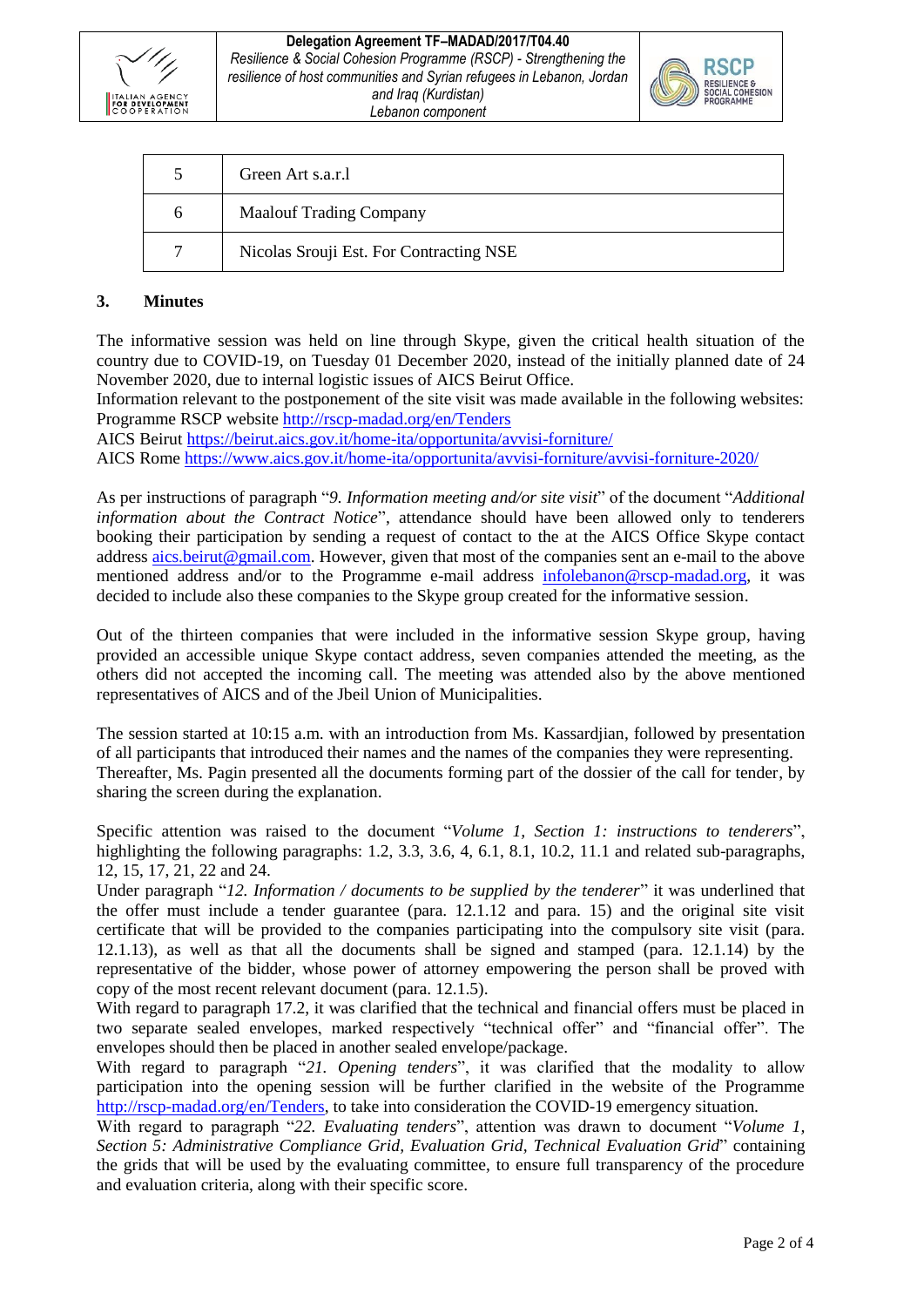



It was highlighted that tenderers must acquire at least 70% of the maximum technical score to be considered for the financial evaluation (para. 22.2) and that the most economically advantageous tender will be the technically compliant tender with the best price-quality ratio, established by weighing technical quality against price on a 60/40 basis, as per score indicated in the above mentioned technical evaluation grid (para. 24).

Given the feature of the tender, requiring at least 25% of the total project cost to be spent on manpower / labour, managed in accordance with the guidelines on Employment Intensive Projects, it was underlined that one of the preferred requirement is relevant to the possession of certifications for trainings relevant to the management of Cash For Work / Employment Scheme procedure (para 12.2 sub 1.1.2).

All the documents that shall be filled in and/or produced by the bidders (i.e. from "*Volume, 1 Section 2* to *Volume 1, Section 4, Forms 4.6.1 to 9*") were presented one by one and briefly explained.

It was explained that Volume 2 is relevant to the contract and relevant annexes that will be signed with the awarded bidder. It was suggested to read these documents, to be familiar with the content of the contract that shall be submitted to the awarded company, given that, by participating to the bid, bidders are committing themselves with a tender guarantee to accept the contract if their offer is awarded.

Attention was drawn to art. 5 of "*Volume 2, Section 1: Contract Form*" stating the minimum Lebanese labour and social security laws that the awarded tenderer shall abide to, and to art. 44 of "*Volume 2, Section 3: Special Conditions*" indicating the table of instalments payments.

The documents forming part of "*Volume 4 Financial Offer Templates*" were presented and explained by Eng. Salem, with specific attention to the Bill of Quantities. Eng. Salem explained the content of each template and how they shall be filled in. It was also clarified in detail how to report information relevant to man-power value when filling in forms "*Volume 4.2 — Bill of Quantities*", "*Volume 4.3 – Price Schedule*", "*Volume 4.4 – Labour Schedule*" and "*Volume 4.5 – Detailed Breakdown of Prices*" of the "*Volume 4 Financial Offer Templates Unit Price Contract*".

Eng. Salem informed the participants that the asphalt of the roads is not included in the scope of works and it will be executed by the Union of municipalities.

He also reminded the participants about the financial conditions of the EU MADAD funds with regard to the labour costs and distribution between Lebanese and Syrians, the average number of daily labours on site and the cost of equipment, pointing out that the aim of the project is to pay daily fees for workers rather than paying machinery rental cost to execute the works, and that it is advisable to select workers from the project area.

The last documents forming part of the tender dossier, namely "*Volume 3 Technical Specifications*" and "*Volume 5 Design Documents, Including Drawings*", shall be presented during the organised compulsory site visit.

It was in fact pointed out that the tenderer is obliged to visit the site of the works (para 6.1 and 6.3 of the document "*Volume 1, Section 1: instructions to tenderers*").

During the session clarifications were required in regard of para. 44.1 "*General principles for payments*" of "*Volume 2, Section 2: Special Conditions*", to better understand whether the method of payment will be using the so called "fresh money" currency.

Ms. Pagin clarified that the paragraph "*An amount not exceeding 50% of the total amount of the contract shall be paid as local transfer from a Lebanese bank account to the Lebanese bank account mentioned in the financial identification form completed by the contractor. This modality of execution will be used to execute the payments of the first instalments up to the first 50% of the total amount of the contract.*" was included to clarify that at least 50% of the payments will be done using the so called "fresh money" currency, but this method will be applied once that 50% of payments have already been executed using "non-fresh money" currency.

In reply to a question about the minimal required labour cost of 25% of the total project cost, AICS team pointed out that each contractor has to pay the fees of his staff as per the relevant labour laws